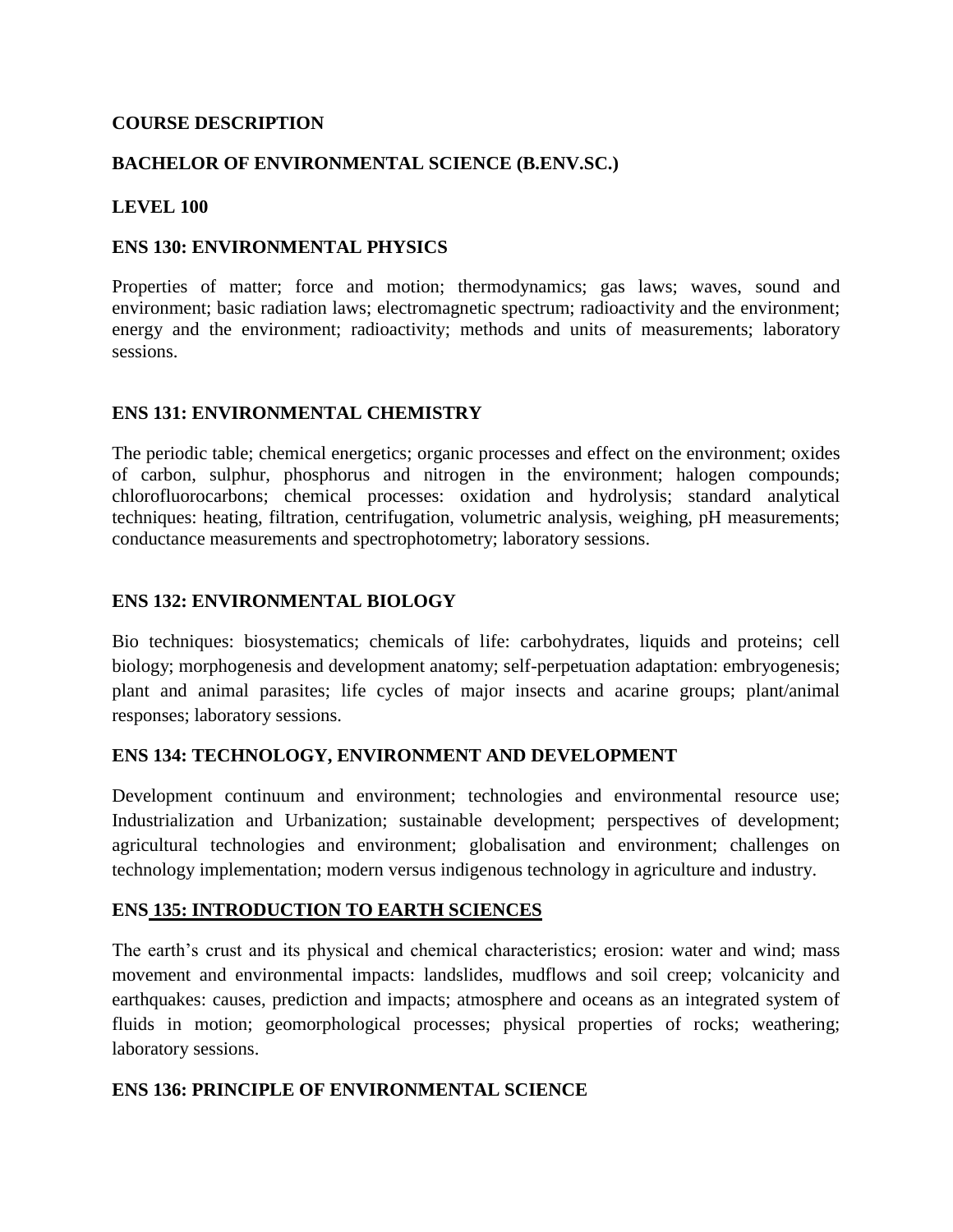Concept of environment; perspective of environmental sciences; development of environmental science; globally, regionally and nationally. Kenya approach to environmental science; recent advances and research in environmental science; role of environmental science in sustainable development.

## **ENS 137: MATHEMATICS FOR ENVIRONMENTAL SCIENCE**

Introduction to applied mathematics for environmental science; derivatives and differentiation; integration; ordinary differential equations; ordinary differential equation systems; numerical solution of ordinary differential equations; second order ordinary differential equations; linear algebra; non-linear equations; and partial differential equations.

# **ENS 138: PRINCIPLES OF ENVIRONMENTAL ECONOMICS**

Introduction to economics; societal organization and gains through trade; supply and demand; elasticities of supply and demand; welfare economics: consumer and producer surplus; government policy: price controls and taxes; perfect competition, externalities and public goods.

## **LEVEL 200**

## **ENS 230: ENVIRONMENTAL ECOLOGY**

Principles of ecology; ecosystems; ecological succession; communities; population dynamics; isolation; behavioural ecology; measurements of ecological factors; human influences on ecosystems; one week field course on man-made and natural ecosystems.

## **ENS 233: SOIL HABITATS**

Introduction to soil Science, soil forming processes; soil components; minerals and organic matter; soil aggregates; chemical reactions on soil colloidal surfaces; soil aeration; drying and wetting of soil; soil physical properties;Emphasis on soil as a habitat: soil as a disturbed environment; Viruses and bacteria in the soil; Soil contamination with heavy metals; remediation of contaminated soils; application of molecular biology in development of microbes to degrade hazardous pollutants in the soils.

## **ENS 234: ENVIRONMENTAL GENETICS**

Nature of genetic materials in organisms, and its functions; Impacts of environment on the genetic material of living organisms. Process of mitosis and meiosis. Mendelian theory of genetics and non-mendelian inheritance. Heredity; variation in chromosome structure; mutation; types of variations in natural populations, modes of speciation and species diversity; Role of genetics in the development and improvement of plants and animals. Case studies on Natural vegetation, wild animals and agricultural development.

# **ENS 237: HUMAN POPULATION AND ENVIRONMENT**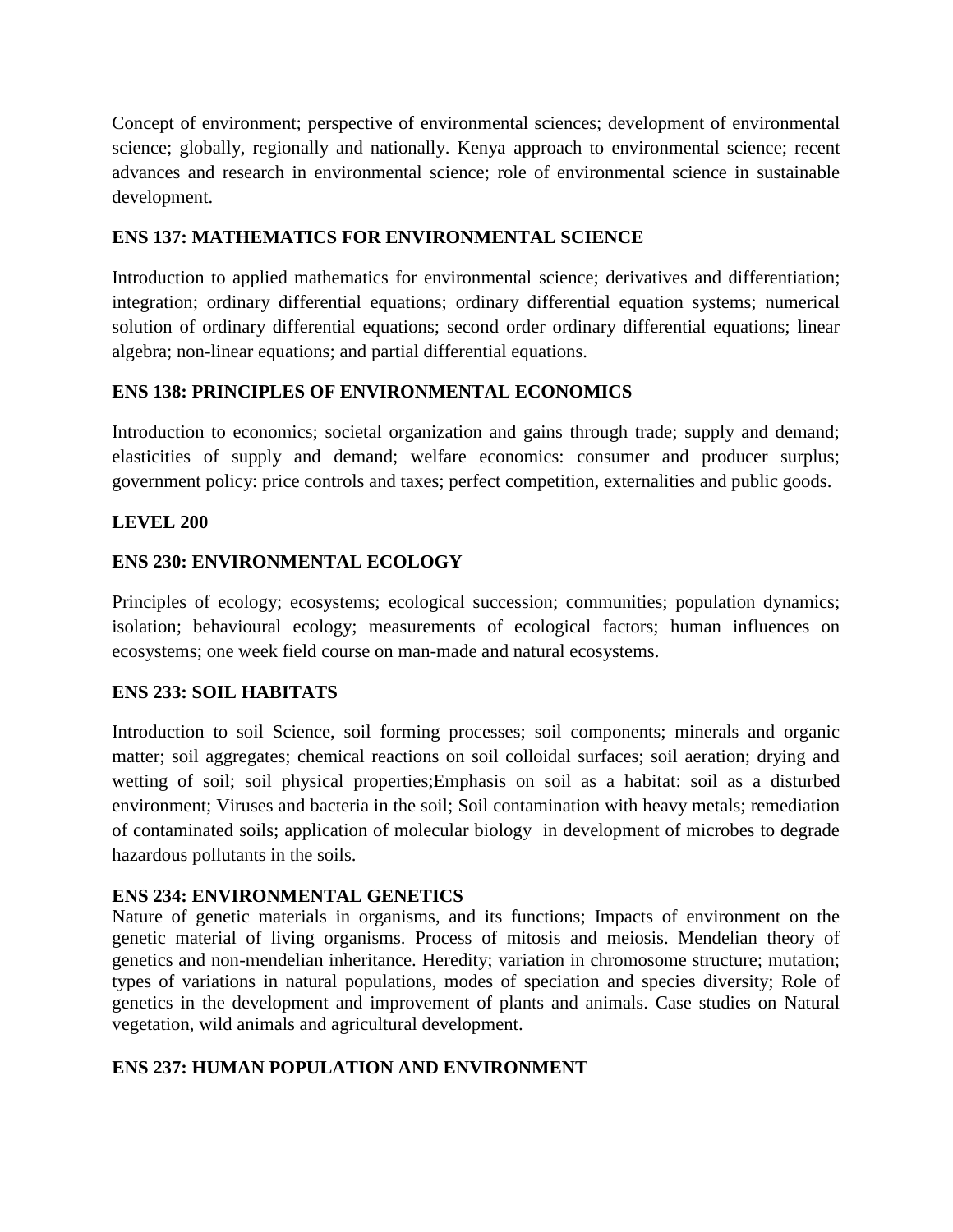Population dynamics; types of population dynamics and their influence on population change; population structure and composition; measures of population dynamics – levels, trends and patterns; demographic transition – facts and theories; role of the demographic transition in world development; perspectives of population change on the environment; population policy; efforts to monitor and evaluate population control/change.

### **ENS 240: FUNDAMENTALS OF ENERGY SCIENCE**

Basic of energy science: energy units and conversion; first and second law of thermodynamics; energy efficiency; energy and power; different forms of energy; mechanical energy, potential energy, kinetic energy, rotational energy; thermal; internal energy, chemical energy, stoichiometry: mass balance in chemical reactions; enthalpy; the energy dimension of chemical reactions.

### **ENS 241: BIODIVERSITY CONSERVATION**

Definition of biodiversity and species; mega biodiversity and conservation areas of east Africa; causes of species extinctions; endangered, threatened and vulnerable species; exotic species and extinctions; biodiversity conservation: habitat protection, insitu and ex-situ, legislation and recovery plans; cases.

### **ENS 242: CLIMATE CHANGE AND GLOBAL WARMING**

Causes of climate change and global warming; greenhouse gases; detection of climate change and global warming, impacts of climate on the environment, Agriculture, water, human health: climate change responses and adaptations, climate change polices and interventions.

#### **ENS 243: ENVIRONMENTAL MICROBIOLOGY**

Characteristics of micro-organisms; micro-organism communities and their interrelationships; biodegradation; role of micro-organisms in ecological balance; micro-organisms and pollution; microbes and environmental health: biocides, bactericides, fungicides; microbes as a resource; genetically engineered microbes and environment

## **ENS 245: ENVIRONMENTAL HYDROLOGY**

Fundamentals of environmental hydrology; human activities and the hydrologic cycle; basic hydrological data: discharge, rainfall, evaporation; water balance; groundwater: occurrence, dynamics and degradation; hydrological hazards: causes, impacts, responses and mitigation.

## **ENS 246: FOREST RESOURCESMANAGEMENT**

Forest types and functions; forest products; tropical rain forest composition; life forms and tree population; principles of forest management; forest regeneration; recruitment and recovery; tree growth rates; indigenous and exotic plantation; socio-economic, cultural and ecological values; forest fauna; policy and legal framework.

#### **LEVEL 300**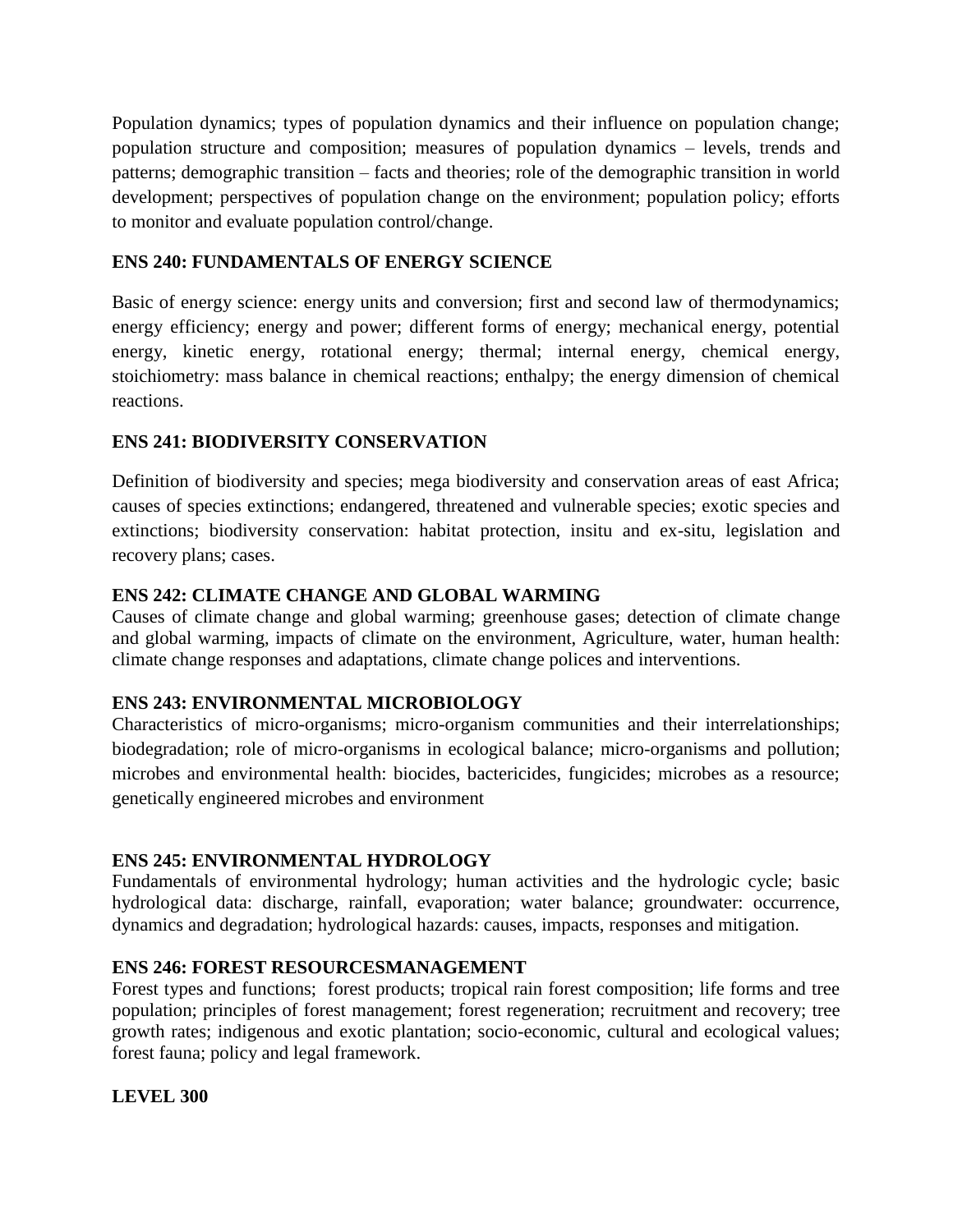### **ESU 300: ENVIRONMENTAL IMPACT ASSESSMENT AND AUDIT**

Principles of Environmental Impact Assessment (EIA); types of EIA; EIA components, procedures and techniques; outputs and implementation; EIA as a path to sustainable development; EIA and project cycles; institutional, policy and legal aspects; Environmental Audit: principles, procedures and applications; case studies.

### **ESU 301: ENVIRONMENTAL LAW AND POLICY**

Understanding policy and law as concepts; Ethics in environmental policy and management; Principles of environmental policy and law; International Environmental Convention, Protocols and Treaties; Environmental Management and Coordination Act: Challenges and opportunities in environmental policy and law enforcement (EMCA 1999); Case studies.

### **ESU 302: STATISTICS**

Importance of statistics; scales of measurements; statistical concepts; sampling procedures and organization of data; measures of central tendency and dispersion and relative position, formal distribution and measure of relationships; measure of significance of differences between two means in a research study (t-test); measurement of standard error incurred during a research study.

### **ESU 304: RESEARCH METHODS**

Environmental research problem; research design and study scope; the research process: definition of the problem, formulation of objectives and hypotheses, literature review, methodology, sampling procedures and instruments, data collection and analysis, results presentation and interpretation, conclusions and recommendation; report and abstract writing; publication preparation; role of modelling in research; seminar preparation and presentation techniques.

#### **ESU 305: ENVIRONMENTAL ECONOMICS**

Theory of environmental economics: resource use and allocation, opportunities and constraints in economic development; environment as a public good; externalities; efficiency versus social consideration; political economy of resource use and environmental management; public and private conflicts in resource use; economic and cost-benefit analysis of utilization of environmental resources; valuation techniques for market and non-market environmental goods and services; integration of environment in economic management and development.

#### **ENS 334: PRACTICUM**

The aim of the field practicum is to enhance awareness of physical and human environment. The field practicum will enable students to be attached to institutions as part of the workforce. Students will learn to utilize skills and techniques necessary to understand and solve environmental problems. The practicum will normally last for duration of three months and be supervised **THREE** times. The practicum will be graded according to the University Regulations.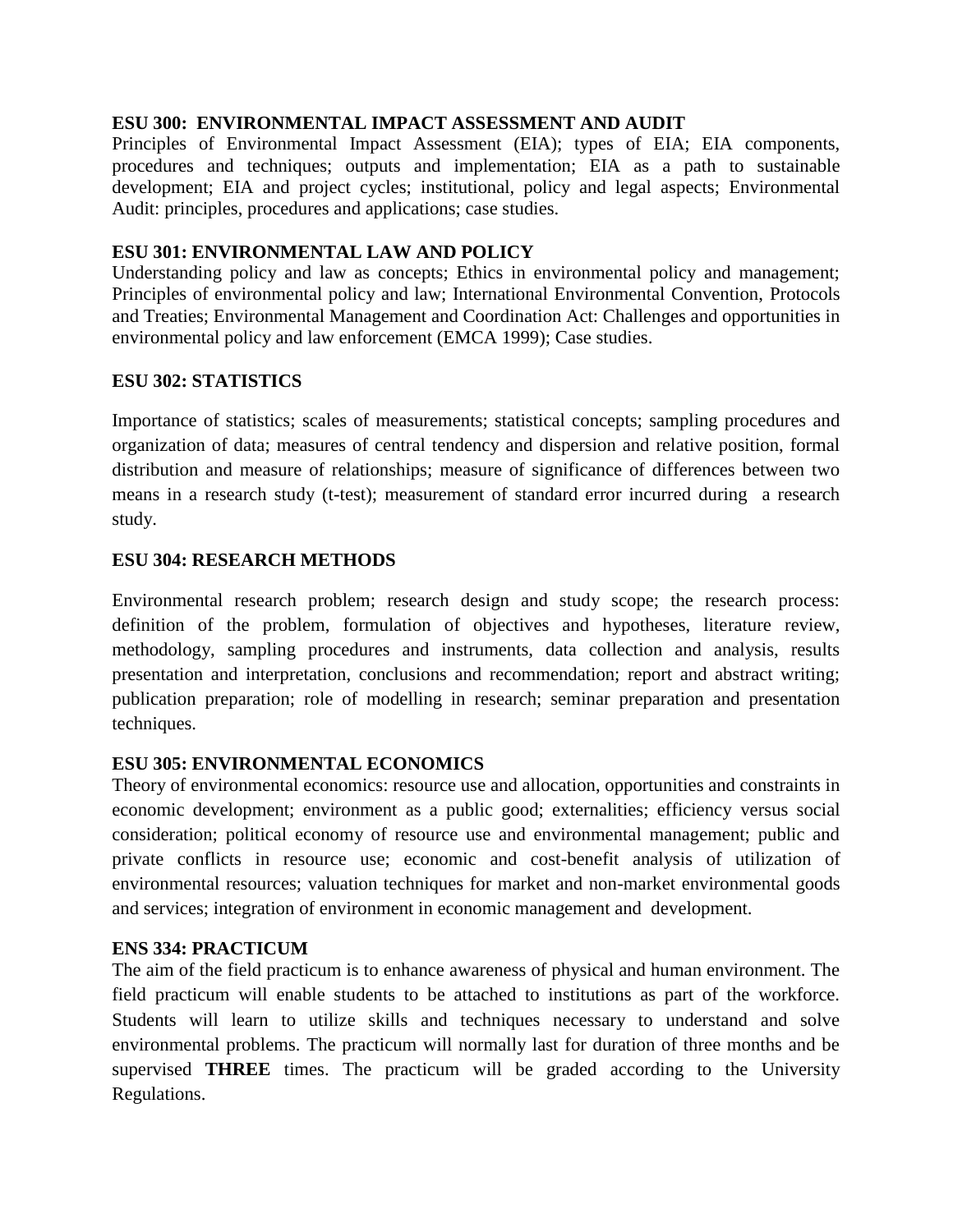### **ENS 331: REMOTE SENSING FOR ENVIRONMENTAL MONITORING**

Concepts and foundations; energy interaction in the atmosphere and with earth features; data acquisition; photographic and electronic data types; platforms and sensors; data processing; film spectral sensitivity and processing - black and white colour films; colour concepts; fundamentals of aerial photography, imagery interpretations and mapping; earth resource satellite and sensors (Landsat, SPOT, NOAA, Radarsat, and others); applications in environmental monitoring and management.

### **ENS 344: MUNICIPAL SOLID WASTE MANAGEMENT**

Sources, categorization and composition of municipal solid waste; waste: separation, storage and transportation; management systems: waste minimization, reuse and recycling; biological and thermal treatment; disposal options: combustion, compositing, incineration and landfill; strategies for sustainable waste management; integrated waste management; eco-park concept.Legal, political and economic aspects; policy regulation; EMCA.

### **ENS 343: WATER POLLUTION**

Characteristics of water bodies; Physico-chemical properties; Biological characteristics; Water pollutants: point and non-point sources; inorganic and organic wastes and their measurements; water quality issues in lakes rivers, reservoirs and groundwater; impacts of water pollution on human, terrestrial land and aquatic organisms; water quality assessment techniques and standards; sedimentation and siltation and their impacts on water sources; water pollution control; legal and technological.

## **ELECTIVES**

## **ENS 342: ENVIRONMENTAL HEALTH AND EPIDEMIOLOGY**

Infectious and parasitic diseases: endemics and pandemics, environmental diseases, malaria sleeping sickness cholera, typhoid, etc. and their epidemiology, epidemiological factors: population, housing, sanitation and migration: epidemiological methods: screening, surveillance; quarantine and immunization; strategies for enhancing environmental health

#### **ENS 347: ENERGY RESOURCES AND MANAGEMENT**

Energy: renewable, non-renewable; sources; types: conventional and alternative sources; energy balance: structure and elements of energy balance; overview of Kenya and world energy scenarios, energy economics, energy planning and audits, sustainable energy policy, energy and climate change, environmental problems of energy and energy resource use.

## **SMR 305: WILDLIFE ECOLOGY AND MANAGEMENT**

Wildlife as a natural resource; wildlife habitats; carrying capacity; threat to species; characteristics of wildlife populations; annual cycles and stability; population stress factors; responses to stress and recovery; territoriality, migrations and nomadism; methods of studying wildlife: wildlife management; establishing protected areas; zoning as a management strategy;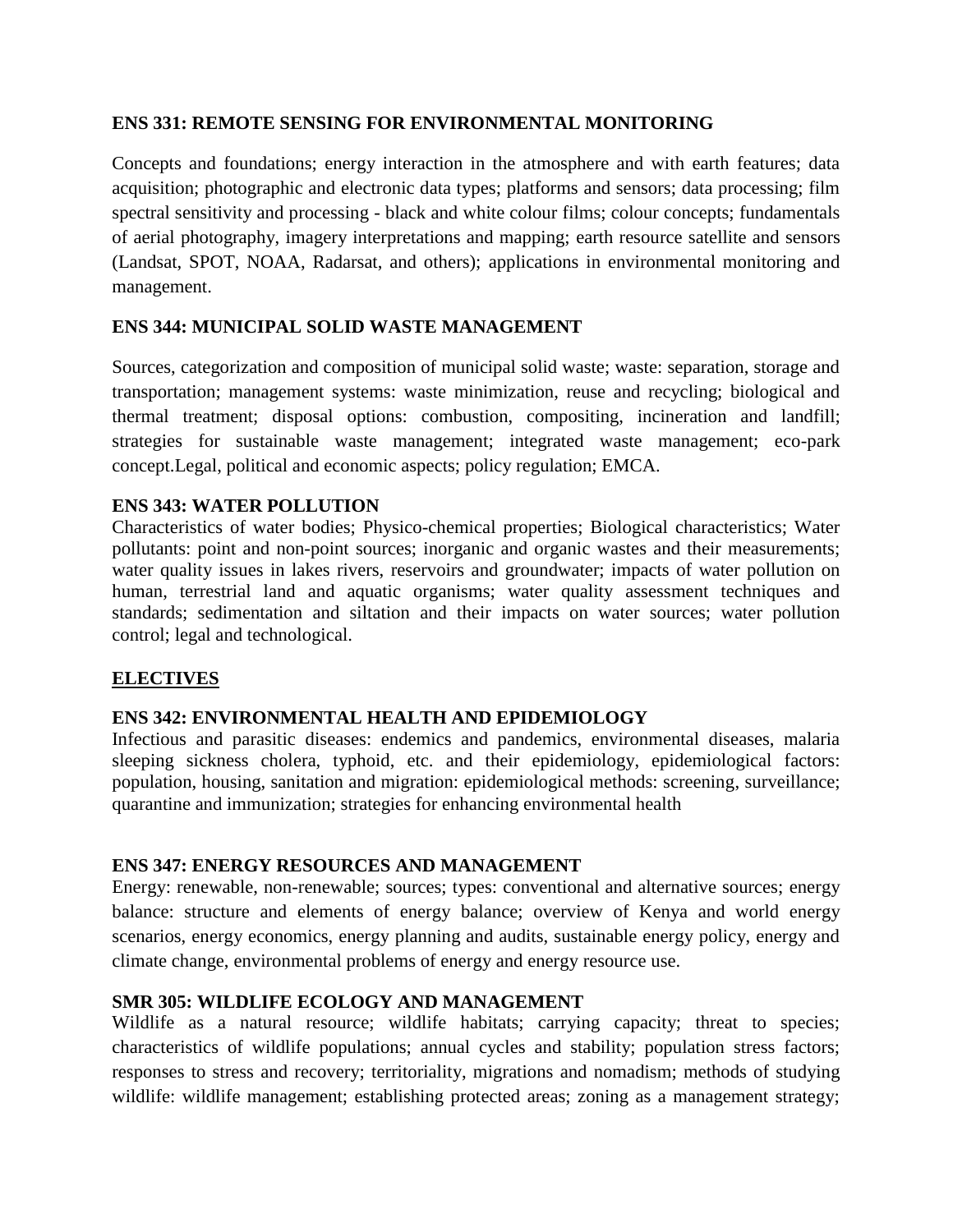wildlife farming; use of ecosystem models in wildlife management; trends in wildlife research; policy and legal framework; case studies.

## **LEVEL 400**

## **ENS 430: RESEARCH PROJECT** *-* 2 Units *(Pre-requisite ESU 304)*

All students in the Department will undertake a research project. The choice of topic will be made in consultation with assigned supervisors in the Department during the first semester. Students will be required to develop and present research proposals, make oral presentations in a Departmental seminar. In the second semester, students will analyse data, write and submit final project reports for assessment and grading.

## **ENS 431: SOIL AND WATER CONSERVATION**

Types of soil erosion; factors of soil erosion; impacts of soil erosion; modelling soil loss; sediment production, transport and deposition; physical and biological methods of soil conservation; appropriate soil management; conservation of cropland and grazing land; gully control; road and river bank protection; extension methods in soil and water conservation; legislation and policy; case studies; 1week field study.

## **ENS 432: ENVIRONMENTAL MODELING**

Principles and concepts; types of environmental models; model formulation, model development, model solution, application and validation; model spatial components; taxonomy of environmental models; applications of models to environmental systems: hydrological, atmospheric, ecological, soil, socio-economic; population modeling; case studies.

# **ENS 433: ENVIRONMENTS AND BIOTECHNOLOGY**

Global aims and objectives of Biotechnology; Interdisciplinary nature and application of environmental biotechnology; Genetic materials in plants, animals and humans and their significance; Viral and bacterial nucleic acids; Grafts and transplants of organs; Grafting and transplanting techniques, biotechnological methods for the improvement and development of agriculture; Tissue and Aqua culture techniques & methods; genetic engineering; genetic code and coding; Clone and cloning; Gene therapy; Synthetic genes and environment; Genetically modified organisms and their products; Super gene(s); Prions; Role of biotechnology in waste management. Policy issues in Biotechnology.

## **ENS 436: INDUSTRIAL ECOLOGY AND CLEANER PRODUCTION**

Concepts of pollution prevention: Principles of life analysis (LCA)industrial ecosystem; environmental resource audits, water, energy and waste audits, environmental management systems, eco-labelling, cleaner production, industrial ecology; energy efficiency, cleaner production; environmental sustainability and vision 2030; case studies; one week field course.

# **ENS 437: LAND DEGRADATION AND DESERTIFICATION**

Concepts and issues of land degradation; desertification: global, regional and national dimensions; anthropogenic and physical causes of land degradation and desertification; effects of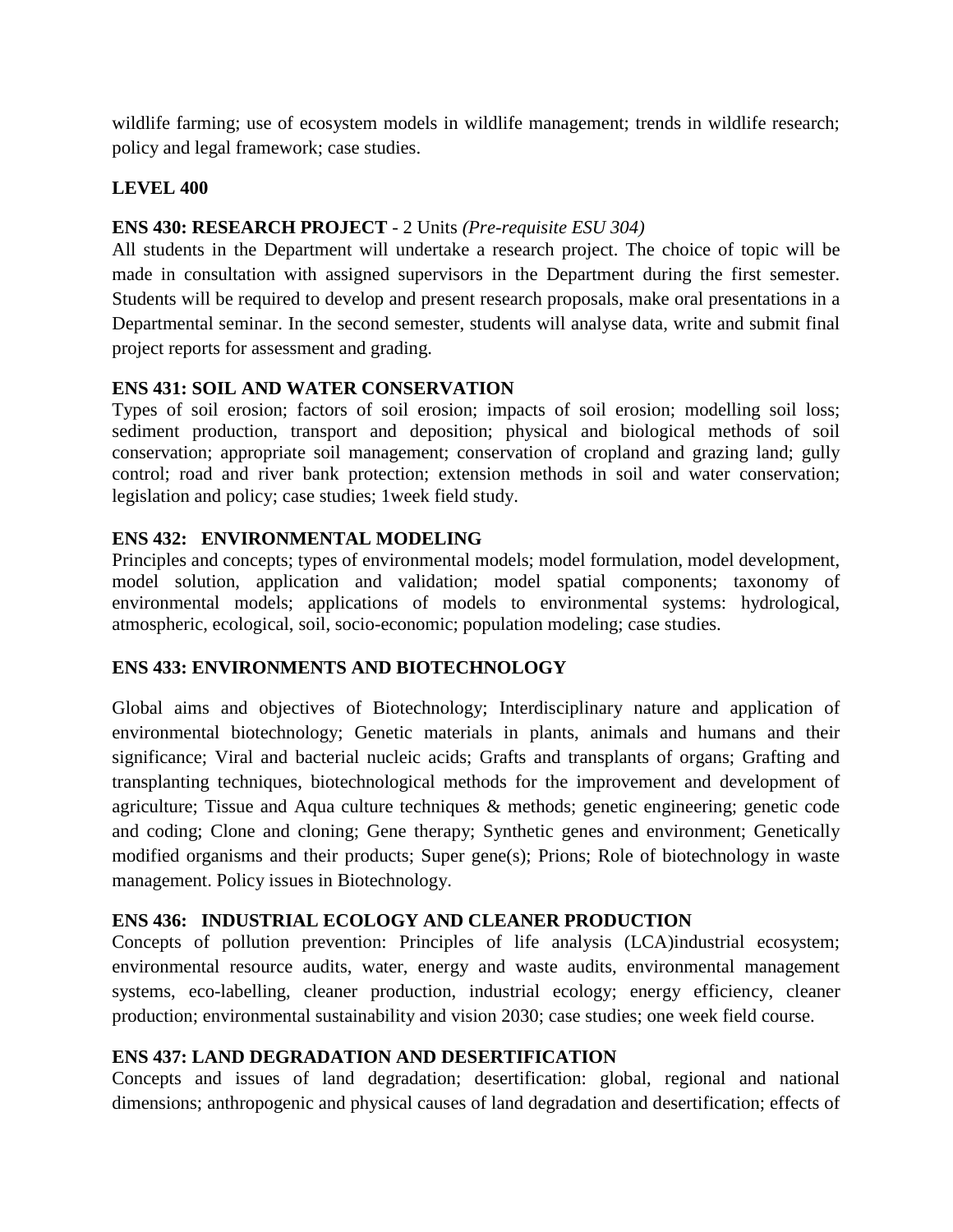land degradation and desertification processes; desertification control and management; governmental and non-governmental initiatives; the UN Plan of Action to control desertification; case studies.

## **ENS 454: MINING AND SUSTAINABLE DEVELOPMENT**

Impact of mining on the environment; health and safety; measures to reduce impact of mining activities on the environment; protection of surface and ground water; controlling acid mine drainage; use of mining wastes; rehabilitation of mined areas: planning and rehabilitation; uses for rehabilitated areas; monitoring programmes; policy and legal framework.

### **ENS 455: RENEWABLE ENERGY TECHNOLOGIES**

Biomass: potential of biomass energy; biomass energy conversion technologies, environmental impacts and economics of biomass energy systems, wind energy: the potential of wind energy, development of installed wind power, environmental and economic aspects of wind energy, solar energy systems: hydroelectricity development and potential; environmental and social-economic aspects, energy planning and audits, sustainable energy policy.

### **ENS 456: AQUATIC ECOLOGY**

Water: occurrence, types, properties of the water column, quality and monitoring; fresh and saline water ecology: productivity, food chains, energy transfer; limiting factors; flora and fauna: classification, habitats, distribution and adaptation; role of water in development: agriculture, fisheries, power generation and water supply; impacts of land use on water quality; role of development authorities in utilization of water resources.

## **ELECTIVES**

## **ENS 435: URBAN ECOLOGY AND POLLUTION**

The urban environment as an ecosystem: components, energy and material flows, settlements and population dynamics; comparative analysis of urban and natural ecosystems; environmental and health problems associated with built environment; noise pollution; supersonic transport; air pollutants; pollution assessment, monitoring and control, pollution protocols; ecologically sound cities.

#### **ENS 440: ENVIRONMENTAL RISK AND HAZARD MANAGEMENT**

Concepts and principles; anthropogenic and natural hazards; risk and hazard assessment; hazard identification; estimation of risks; risk management; ethical analysis; risk perception and responses; risk benefit analysis; hazard preparedness and management; monitoring and early warning systems; case studies.

#### **ENS 449: COASTAL MARINE RESOURCES MANAGEMENT**

The marine environment: Physical and chemical properties of water; Marine organisms: reproduction, dispersal and migration; Organisms of the open ocean: Plankton and Nekton; Organisms of the sea bed; Intertidal Ecology: Estuaries and Marshes, Mangrove ecosystems; Sea